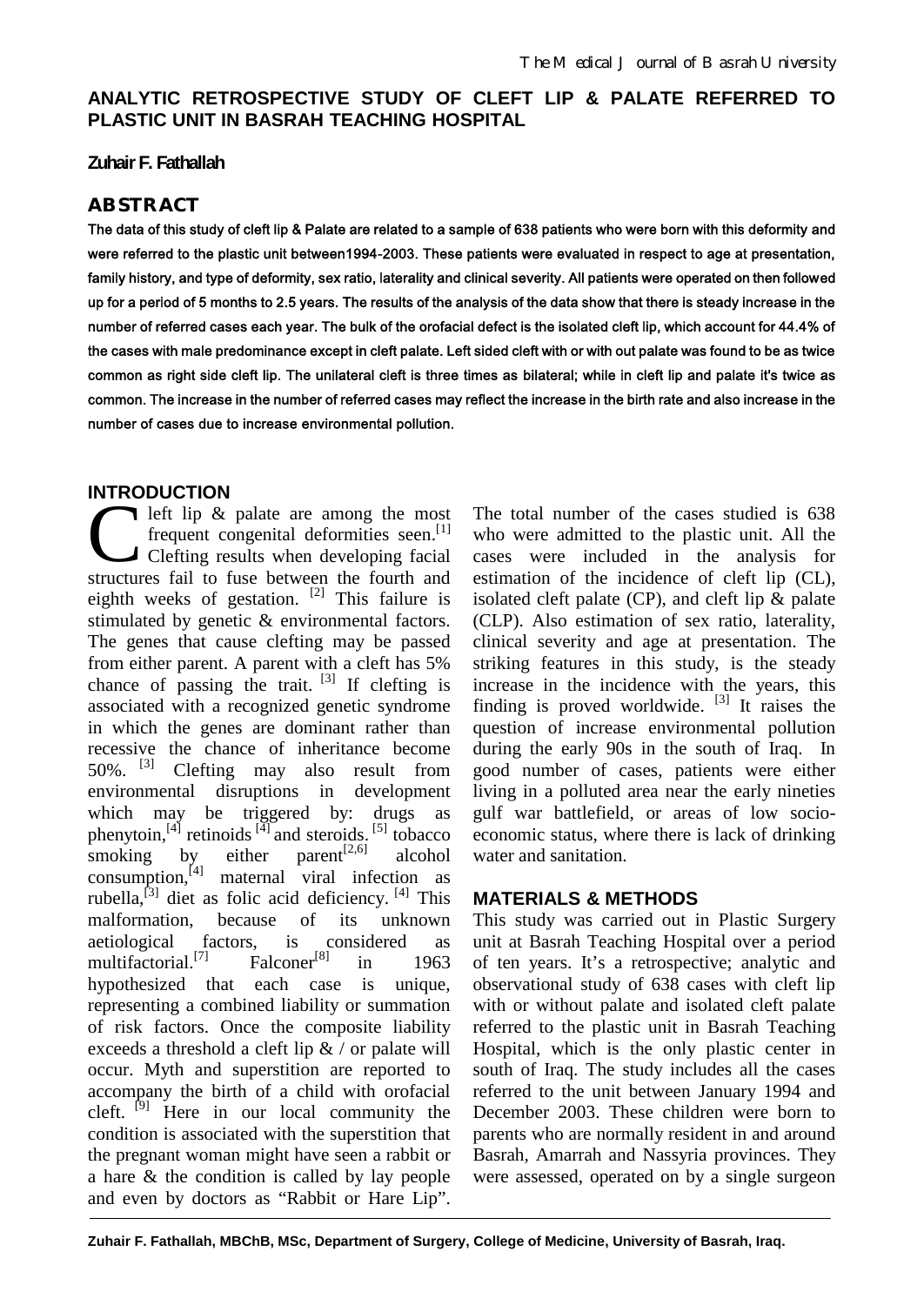and followed up for the period of 5 month to 2.5 years.

## **RESULTS**

*Incidence:* Over the 10 years there was increase numbers of cases with CL & Palate refereed to the plastic unit for surgery. In 1994 there were 43 patients (24 males & 19 females) admitted for treatment, while in 2003 the number has increased to 79 (42 males & 37 females) (Table-1). During the years of the study, males to female's ratio remained more or less constant, ranging from 0.8-1.5 with the mean of 1.28. In this series two coloured (Negro) patients were found with cleft lip that make the racial incidence of coloured to Caucasian is 2:636. The sample include 5 pairs of twins, two girl twins were both affected by cleft palate and the other three only one of the twins was affected.

| Table 1. Number of cases admitted / year. |  |  |  |
|-------------------------------------------|--|--|--|
|-------------------------------------------|--|--|--|

| Year         | Total | <b>Males</b> | <b>Females</b> | M:F ratio |
|--------------|-------|--------------|----------------|-----------|
| 1994         | 43    | 24           | 19             | 1.3       |
| 1995         | 35    | 21           | 14             | 1.5       |
| 1996         | 37    | 21           | 16             | 1.3       |
| 1997         | 42    | 24           | 18             | 1.3       |
| 1998         | 50    | 27           | 23             | 1.2       |
| 1999         | 72    | 32           | 40             | 0.8       |
| 2000         | 80    | 48           | 32             | 1.5       |
| 2001         | 103   | 58           | 45             | 1.2       |
| 2002         | 97    | 61           | 36             | 1.7       |
| 2003         | 79    | 42           | 37             | 1.14      |
| <b>Total</b> | 638   | 358          | 284            | 1.28      |

*Type of deformity:* Analysis of the data show that CLP found in 173 of the cases (27.1%), CL found in 283 cases (44.35 %) and CP found in 182 cases (28.5 %). The data show that the most common lip deformity is the left unilateral cleft lip with or without cleft palate (222 cases) followed by cleft palate in 182 then the bilateral in 123 and the last is right unilateral cleft lip with or without cleft palate in 111 cases, (Table-2).

**Table 2.** *Types & number of Cleft lip & Palate deformity.*

| Type of<br>deformity             | <b>Total</b> | <b>Males</b> | <b>Females</b> |  |  |
|----------------------------------|--------------|--------------|----------------|--|--|
| Cleft Lip - Palate ( $n = 283$ ) |              |              |                |  |  |
| <b>Right</b><br>unilateral       | 75           | 44           | 31             |  |  |
| Left<br>unilateral               | 141          | 76           | 65             |  |  |
| <b>Bilateral</b>                 | 67           | 38           | 29             |  |  |
| Cleft lip + Palate ( $n = 173$ ) |              |              |                |  |  |
| <b>Right</b><br>unilateral       | 36           | 24           | 12             |  |  |
| Left<br>unilateral               | 81           | 53           | 28             |  |  |
| <b>Bilateral</b>                 | 56           | 34           | 22             |  |  |
| <b>Isolated Cleft Palate</b>     |              |              |                |  |  |
|                                  | 182          | 89           | 93             |  |  |

*Age at presentation:* Patients were divided into 2 groups; those who presented for the operation before the age of two years, and those who were first seen after the age of two years. The first group forms 552 patients (86.5%), those presented after the age of two forms 86 patients (13.4%). (Table-3).

**Table 3.** *Age of Presentation*

| Age     |     | <b>Total</b> |     | <b>Males</b> |     | <b>Females</b> |
|---------|-----|--------------|-----|--------------|-----|----------------|
|         | No. | %            | No. | %            | No. | %              |
| $<$ 2y. | 552 | 86.5         | 316 | 88.3         | 236 | 84.2           |
| >2y.    | 86  | 13.4         | 42  | 11.7         | 44  | 15.7           |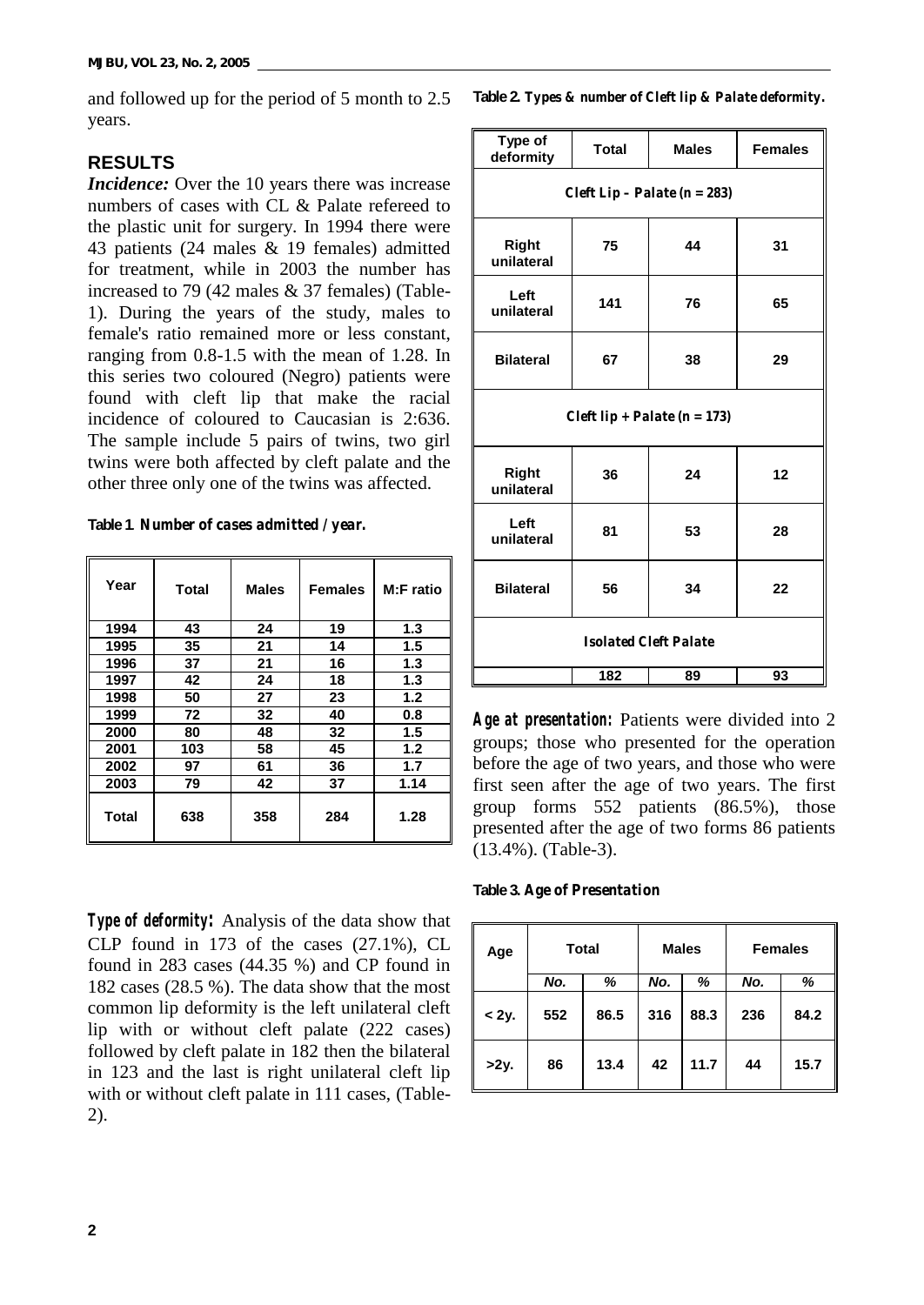*Family history:* This was positive in 27.1% of the cases (173 out of 638), which gave a history of some sort of orofacial cleft in relatives of first and second degree. About 5% of parents are not sure about that. In one third of the cases (212 cases) the parents are first cousins.

*Sex ratio:* In general, the M: F ratio is 358: 280 or 1.28:1. The sex ratio for each group is deferent, CL alone has a sex ratio of 1.26:1, CLP ratio is 1.8:1 and last CP is 0.95:1. Isolated CP is more common in females while CL  $\&$ CLP are more common in males. (Table-4).

**Table 4.** *Sex ratio in Cleft lip & Palate*

| Type of<br>deformity | Male | Female | Sex ratio |
|----------------------|------|--------|-----------|
| <b>Cleft lip</b>     | 158  | 125    | 1.26      |
| Cleft lip + palate   | 111  | 62     | 1.8       |
| <b>Cleft palate</b>  | 89   | 93     | 0.95      |

*Laterality:* Means the side that is more common in each group. In CL the L: R ratio is 1.9:1 & CLP the ratio is 2.3:1. From both figures it's clear that the left side is more common in both sexes than right. (Table-5).

**Table 5.** *Laterality in Cleft lip & Palate.*

| Type of<br>deformity | Left | Right | <b>L:R Ratio</b> |
|----------------------|------|-------|------------------|
| <b>Cleft lip</b>     | 141  | 75    | 1.9              |
| Cleft lip + palate   | 81   | 36    | 2.3              |
| Cleft Lip ± palate   | 222  | 111   |                  |

*Clinical severity:* It is the ratio between unilateral cleft lip & bilateral cleft lip. In isolated CL the unilateral to bilateral ratio is 3.2:1 while CLP the unilateral to bilateral ratio is 2.1:1. This indicates that in isolated CL the unilateral cleft is more common up to 3 times than bilateral. (Table-6).

**Table 6.** *Clinical severity in Cleft lip & Palate.*

| <b>Type of deformity</b> | Unilat. | Bilat. | Ratio |
|--------------------------|---------|--------|-------|
| <b>Cleft lip</b>         | 216     | 67     | 3.2   |
| Cleft lip + palate       | 117     | 56     | 2.1   |
| Cleft Lip $\pm$ palate   | 333     | 123    | 2.7   |

### **DISCUSSION**

*Incidence:* The incidence of cleft lip & palate was calculated from a sample of 638 cases born with this anomaly referred to plastic unit outpatient. The incidence of cleft lip & palate is usually stable in given populations. The value of CL and / or Palate worldwide vary from 0.95-1.6, CL vary from  $1.21$ -0.27.<sup>[10]</sup> Racial difference is important in determining the incidence e.g. coloured have low incidence while Japanese have high incidence. In this series there were 2 coloured out of  $638$  cases, Das et al<sup>[11]</sup> found that the incidence in white is 1.36/, While it is 0.54 in colored people. (Table-1).

*Type of Deformity:* The CL incidence form 44.4%. CLP forms 27.1% and CP 28.5%, if we compare these data with the series from Saudi Arabia, [12] which is 38%, 37.4% and 22.4%, compare with the series from north Ireland  $^{[13]}$  the figures are 16%, 26% and 53% respectively, and the figures from Scotland  $^{[14]}$  it's 25%, 30% and 45%. These 4 sets of data show that in this local area it is CL that makes the bulk of the OFC, while in British Isles for example it's CP, which is the main defect. (Table-2).

*Age of presentation:* The figures from (Table-3), show that 86.5% of all patients were presented early for the operation while 13.4% were delayed after 2 years, those who came late were nearly equal in sexes, in males 42 patients (11.7% of male cases) while in females 44 patients (15.7% of female cases), which indicate that there is no sex discrimination by the parents but its only a matter of negligence from the parents or due to poverty. Rajabian<sup>[15]</sup> reported that 79% of the patients presented between 1-18 months, it is nearly the same as this series finding which is 86.5%.

*Family history:* It is not an easy task to get information from the family; they regard any history of OFC in the first or second-degree relatives as a social stigma. In this series the family history is positive in 27.3% of the cases. The figures reported by Kumar et al  $^{[12]}$  from Saudi Arabia are positive in 26.8%. These two sets of figures are the same. About 5% of parents (32 cases) were unable to give any information either they don't know or they don't like. In about 33% of the parents they were first cousins.

*Sex ratio:* A significant high sex difference was found with males' predominance, in CL (1.26:1)